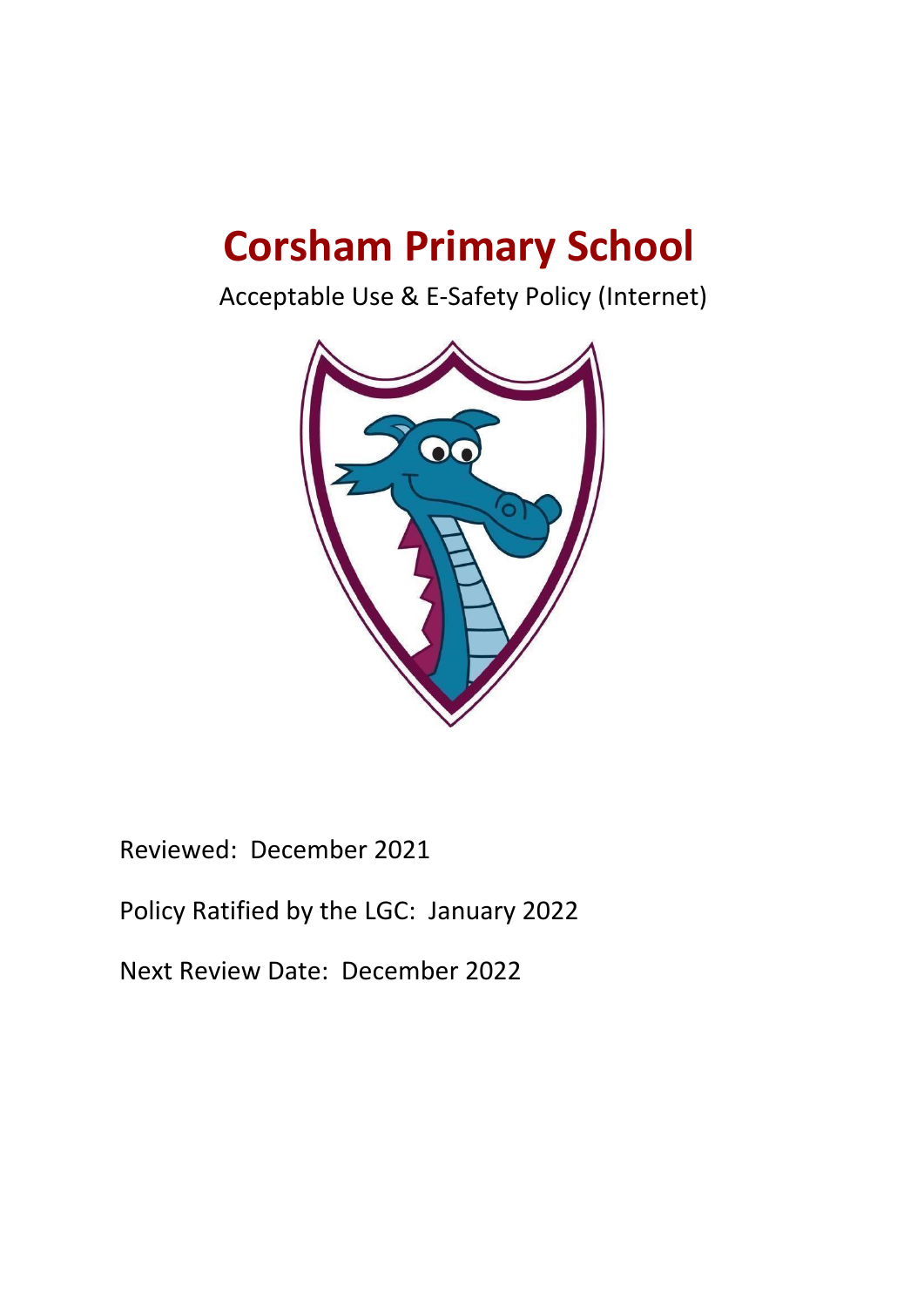# **Corsham Primary School**

# **Acceptable Use & E-Safety Policy (Internet)**

This Acceptable Use Policy should be read in conjunction with Corsham Primary School's Safeguarding, Confidentiality, Computing and ICT, Secure Data Handling, Data Security Document Marking, Behaviour and Anti-bullying policies.

# **What does an 'Acceptable Use & E-Safety Policy' cover?**

This policy addresses all rights, privileges and responsibilities associated with the Internet. Examples include: websites, email, chat, Virtual Learning Environment, video, discussion group's bulletin boards, real-time conferencing, and social networking sites.

# **Rationale**

The Internet has become an important aspect of everyday life to which children need to be able to respond safely and responsibly.

At Corsham Primary School we believe that the Internet offers a valuable resource for teachers and children providing ways to communicate with others world-wide and initiate cultural exchanges between pupils. Access to the Internet offers both children and teachers vast, diverse, and unique resources and helps to raise educational standards. It supports the professional work of staff as well as enhancing the school's management information and business administrative systems.

The main reason that we provide Internet access to our teachers and students is to promote educational excellence by facilitating resource sharing, innovation, and communication. Access to online interactive learning spaces where pupils can access targeted learning and where they can publish their own learning, such as our Virtual Learning Environment, Immersive Space and Pod are hugely beneficial to children, and encourage them to extend their learning beyond the classroom. However, for both students and teachers, Internet access at school is a privilege and not an entitlement.

Although we use the latest and most advanced filtering systems at Corsham Primary School, there is always a small risk inherent with Internet use that children may encounter inappropriate material on the Internet. The school will actively take all reasonable precautions to restrict pupil access to both undesirable and illegal material, as well as educate pupils to take appropriate action if they do come across such material. This policy sets out measures to be taken that minimise these risks. It is recognised that this policy cannot cover all eventualities: there may be times where professional judgement is required to deal with issues not covered in this document. In these situations, staff will advise the Head of School of the justification for these actions.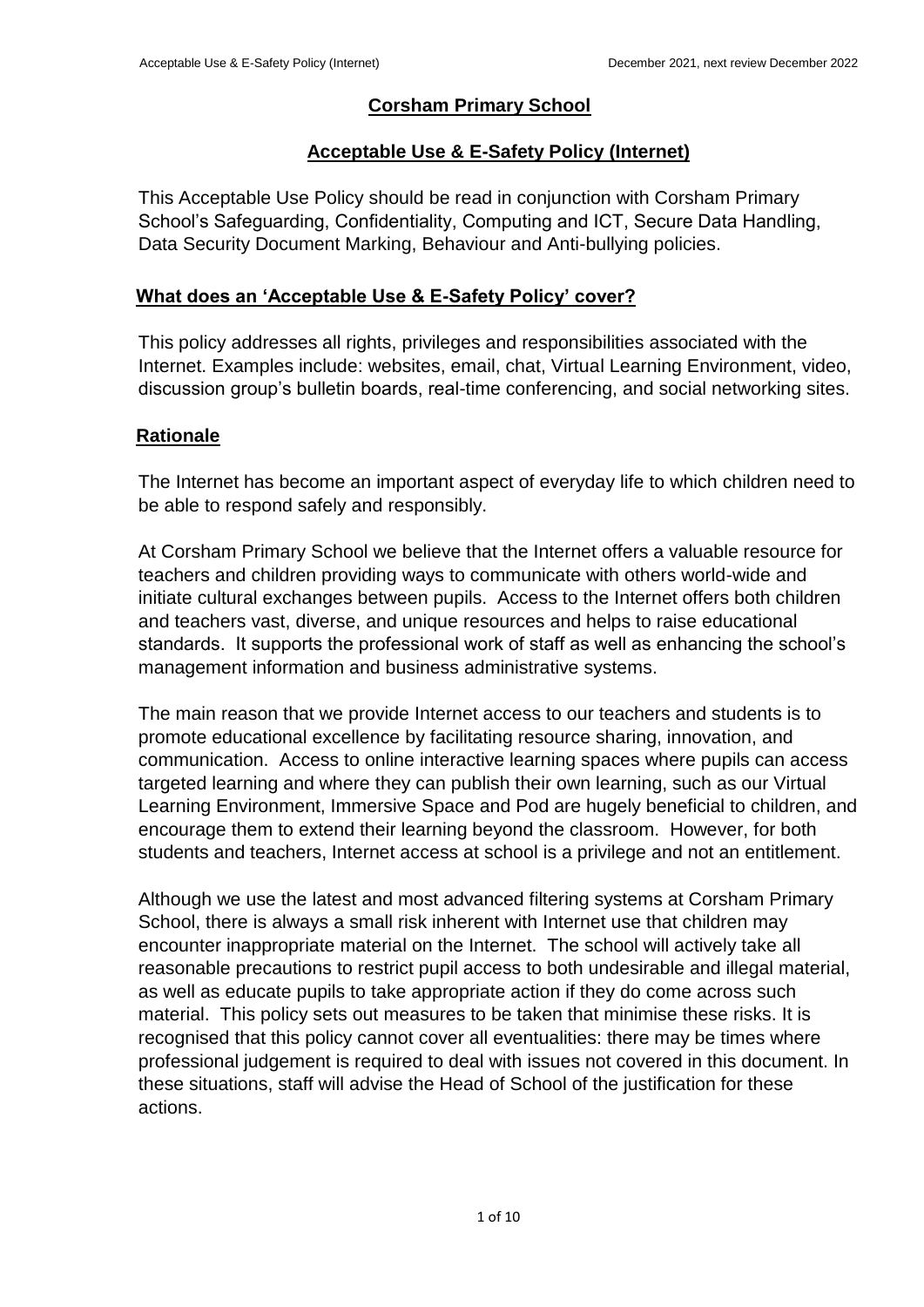This document applies to all members of staff and pupils at Corsham Primary School, including senior leaders, teachers, support staff, governors and volunteers. Staff should review their practice in terms of the continually changing world of social networking and internet-based software, and ensure they follow the guidance in this document.

# **Aim**

To ensure that children and adults can use the Internet safely and responsibly as an integral part of planning, delivering and resourcing lessons in all subjects of the curriculum, both within and outside school hours.

# **Guidelines**

- $\Box$  Internet access is a necessary part of the statutory curriculum. It is an entitlement for pupils who use it responsibly.
	- $\triangleright$  In Foundation Stage nearly all of access to the Internet will be through adult demonstration. However, there may be situations when children have supervised access to specific teacher approved on-line materials.
	- ➢ At Key Stage 1 the majority of access to the Internet will also be through adult demonstration. However, there may be situations when children have supervised access to specific teacher approved on-line materials.
	- ➢ At Key Stage 2 Internet access will be granted to a whole class as part of a scheme of work, after discussion on responsible Internet use. This will involve the use of recommended search engines. The search engine www.ecosia.or[g](http://www.google.co.uk/) [is](http://www.google.co.uk/) recommended by the school – Ecosia is accessed through a proxy set up by our technician company, Oakford – this proxy enforces the safest settings online so pupils cannot change them.
- $\Box$  Children and staff (teaching and non-teaching) must never knowingly seek to view material over the Internet that is illegal, pornographic, exploitative to children, violent, sexist, racist, or in any other way offensive or unsuitable within a school environment.
- $\Box$  The school subscribes to a filtered Internet service South West Grid for Learning (SWGFL) for the Broadwood site and School's Broadband (supported by Soft Egg) at Pound Pill. This service ensures that access to inappropriate sites is blocked; the content of web pages or searches is dynamically filtered for unsuitable words; web browsers are set to reject inappropriate sites and logs are made of banned internet sites visited by pupils and students. The Lead Computing Engineers will make regular checks in liaison with our technical support company, Oakford, School's Broadband and SWGfL to ensure that the filtering system selected is effective in practice. The school can elect to ban individual websites or search words that it considers inappropriate on top of the SWGFL and School's Broadband level of filtering. All staff are trained to identify any inappropriate websites and can contact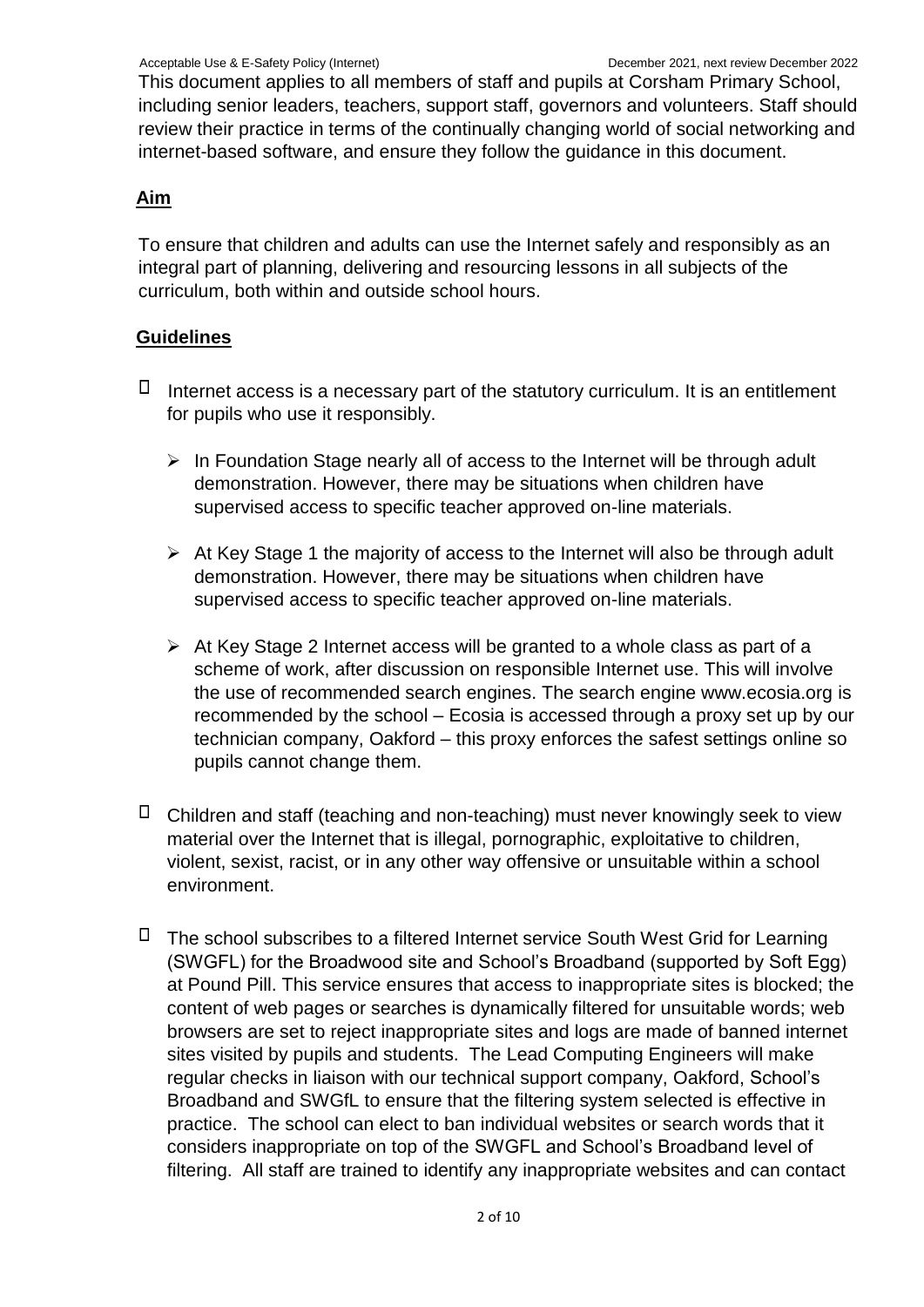the company directly (School's Broadband at Pound Pill and SWGFL at Broadwood) so that they can be added to the filtered list.

- $\Box$  All children will be taught about the acceptable and responsible use of the Internet (e-safety lessons are planned into both the Computing and the PSHEE curriculum and are taught at least once a year in conjunction with Safer Internet Day) and what to do if they come across inappropriate material - the expectation is that they will minimise the application window and inform an adult immediately if they encounter any material that makes them feel uncomfortable. The adult must then report this to a member of staff who will contact SoftEgg (Pound Pill site) or SWGFL (Broadwood site) directly who will filter the website.
- $\Box$  As well as teaching children about e-safety through Computing or PSHEE lessons, we also promote safe internet usage across the school with e-safety displays and posters.
- $\Box$  A responsible adult will closely monitor and supervise use of the Internet at all times and inform the Lead Computing Engineers in the unlikely situation that any inappropriate material is seen - if unsuitable sites are discovered the address and content will be reported to the Lead Computing Engineers who will then inform 'SWGFL' or/and SoftEgg of the inappropriate material and / or add them to the filtered list.
- $\Box$  Each class teacher will put sanctions in place (at an appropriate level whilst adhering to the School's Behaviour Policy) for children who contravene the provisions of this policy – if children repeatedly break the rules, a meeting will be called with the parents.
- $\Box$  Parents receive an e-safety document on a vearly basis, linked to Safer Internet Day, informing them of websites to visit to find out more information regarding helping their children stay safe online.
	- ➢ Access in school to external, web-based, personal e-mail accounts is denied for network security reasons, although school email accounts are set up on teacher iPads.
	- $\triangleright$  It is forbidden to distribute chain letters or to forward a message without the prior permission of the sender.
- $\Box$  Whilst in school, children do not have access to public or un-moderated chat-rooms – only regulated educational online discussions or forums (such as commenting on Seesaw) will be permitted.
- $\Box$  Pupils do not use mobile phones during lessons or formal school time (unless for medical reasons) – any mobile phones brought to school must be handed in to the Class Teacher. It is forbidden to send abusive or otherwise inappropriate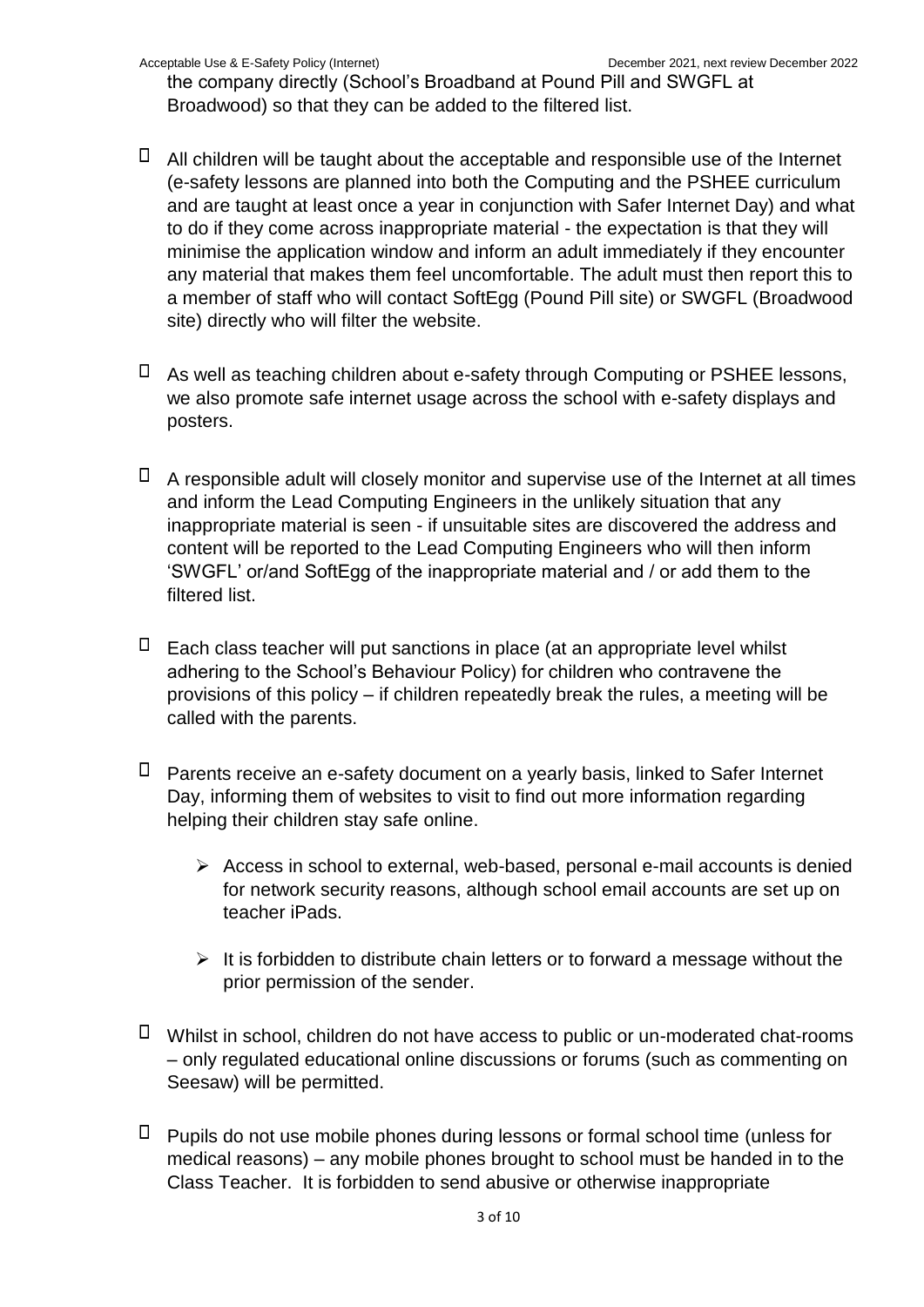messages using the facilities provided by the school network or using personal devices of any kind.

- $\Box$  The school's computer network security systems are reviewed regularly and all user files, temporary Internet files and history files will be monitored by our technical support company, Oakford.
- $\Box$ Virus protection software is installed and updated regularly by Oakford
- $\Box$ Data on the school server is backed up remotely by Oakford.
- $\Box$  All access to the school network requires entry of a recognised User ID pupils and staff must log out after every network session.
- $\Box$  Pupils and staff must NOT: upload or download non-approved application software; use any form of personal storage devices (USB memory sticks, hard drives, etc.) on the school network without specific teacher permission and a virus check or break copyright and intellectual property rights rules.
- $\Box$  Staff must ensure that the pages of any personal social networking sites (e.g. Facebook / Instagram / Twitter / YouTube / TikTok, Twitch, etc.) they are a member of are of an appropriate nature and that the pages of any 'friends' that they are linked to are also appropriate. Comments posted on social networking sites must not in any way denigrate the school, staff or pupils of the school. General comments about work are acceptable, but negative comments or negative references to specific members of staff, pupils, parents or governors are not. The advice of this policy is not to comment about the school, work or people associated with the school at all. If inappropriate comments are seen, staff have an obligation to follow the school's Whistle-blowing policy and report this to the Senior Management Team and/or Lead Computing Engineers. Staff must NOT agree to become 'friends' with or 'follow' any pupil currently at Corsham Primary School – should they be asked they should decline, and then discuss the reasons why not with their class in a circle time. Staff must not access personal social networking sites on their school computer whilst on school premises. Staff personal social networking sites' accounts such as Facebook, Instagram, YouTube, TikTok, Twitch may be accessed but only outside of the school network, i.e. accessing home wireless systems; Content may not be downloaded from these sites onto or using school equipment.
- $\Box$  Staff and pupils should consider carefully the implication of what they publish to social media, such as video sharing sites, e.g. YouTube, and blogging sites, e.g. Twitter, both in a personal and school capacity. Staff should ensure that their conduct befits their professional role in school. All adults working at Corsham Primary School have a responsibility to maintain public confidence in their ability to safeguard the welfare and best interests of pupils. Staff, particularly in the case of new staff, should review their social networking site content to ensure that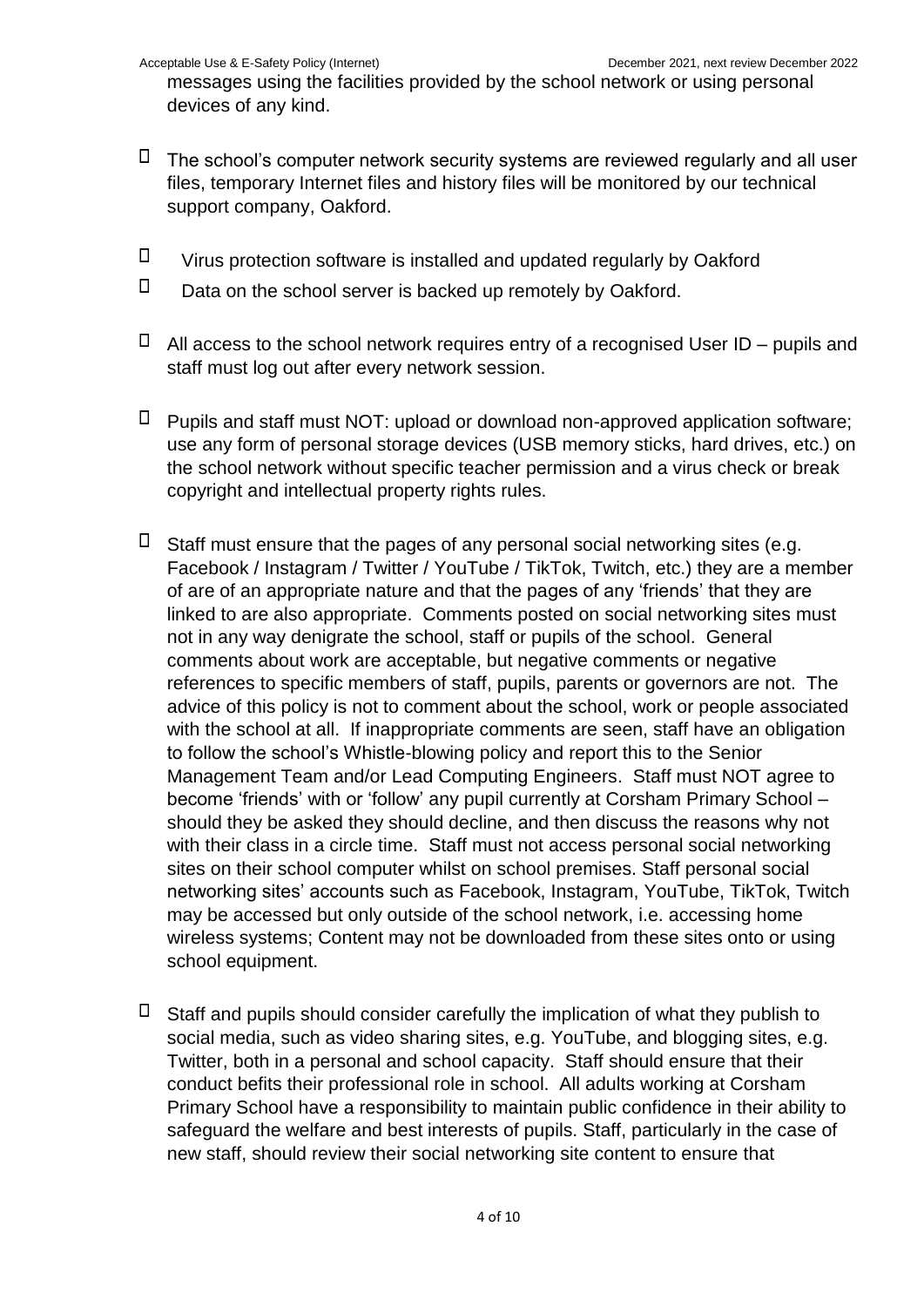information publicly viewable is accurate and appropriate, and does not contain any confidential information about the school, its parents, pupils or staff.

- $\Box$  The school recognises the value of using social media for school purposes to enhance learning and ameliorate communication and engagement of parents. Staff must follow the guidelines of this document when using social media: recognisable images of children may only be used with the parents' permission; pupil surnames must not be published; when using social media in the classroom content must be checked carefully by staff before use.
- $\Box$  Staff should not communicate with parents or pupils using their personal mobile telephones. In the infrequent scenario where multiple school phones are needed by staff (Parent consultations evenings, etc.), staff may choose to use their personal mobile phones to communicate with parents if there is no extra charge. Staff must ensure that their number is hidden from the caller. This can be amended in your phone's settings by turning off 'Caller ID'. Always check by calling a trusted party before making a call to a parent /carer, to ensure that your number is hidden when calling.
- $\Box$  Staff should not request, or respond to, any personal information from a pupil other than that which might be appropriate as part of their professional role: communication outside of agreed protocols may lead to disciplinary and/or criminal investigations.
- $\Box$  Staff are able to access work email and the Internet at home using the school laptops and iPads but must ensure that they do not download software or programs from the Internet, or open emails that could contain viruses when at home.
- $\Box$  Cyberbullying (using technology to embarrass, humiliate, threaten or intimidate) is dealt with in the same way as bullying at Corsham Primary School – please see Corsham Primary's Anti-bullying policy: records should be kept, and teacher/line manager informed of the incidences so they can be recorded and dealt with appropriately. Corsham Primary School Behaviour Policy is also followed in any cases of misuse of social media by children where members of staff are misrepresented and police investigation will be considered. Pupils are taught about cyberbullying through PSHEE lessons.

# **Teaching and learning**

- $\Box$  Internet access will be planned to enrich and extend learning activities access levels will be reviewed to reflect curriculum requirements.
- $\Box$  Staff will select sites which will support learning outcomes planned for pupil's age and maturity. Children in Key Stage 2 will be required to use search engines to locate websites and information, but this will be carried out with adult supervision.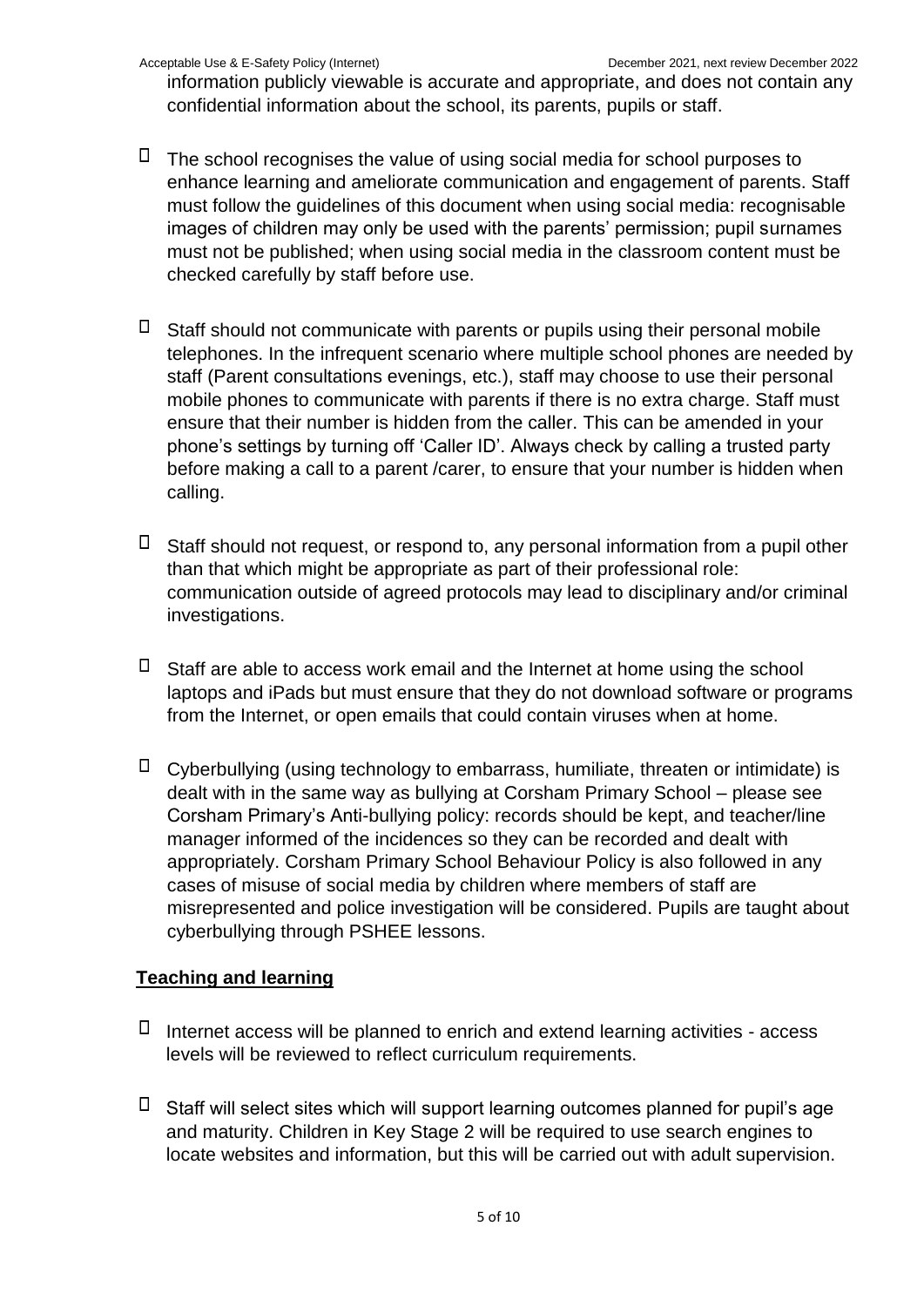- $\Box$  Teachers are responsible for guiding pupils in their online activities, by providing clear objectives for Internet use - teaching staff will also ensure that pupils are aware of what is regarded as acceptable and responsible use of the Internet.
- $\Box$  Pupils (at an appropriate level) will be made fully aware of the risks to which they may be exposed while on the Internet - they will be shown how to recognise and avoid the negative aspects of the Internet such as pornography, violence, racism and exploitation of children, through PSHEE, e-Safety and Circle Time lessons.
- $\Box$  Specific e-safety lessons are taught at least once a year in every year group through Jigsaw, our PSHEE scheme of learning.
- $\Box$  Planned seating and computer monitor positions will allow teachers to observe, trace and monitor pupil access and usage of the Internet. Internet 'History' checks can be used to monitor Internet activity of pupils whilst using the Internet.
- $\Box$  All Internet access is filtered through a proxy server to screen out undesirable sites.

# **Tablets e.g. iPads**

- $\Box$  iPads are available across the school exactly the same 'acceptable use' rules apply to these devices.
- $\Box$  As it is easier to use these devices inappropriately without being detected, pupils are encouraged to be vigilant and responsible, and alert an adult immediately if any inappropriate use takes place.
- $\Box$  Pupils must ask permission before using their tablet e.g. iPad, or a digital camera, to photograph another pupil or staff member.
- $\Box$  Teaching staff will regularly discuss appropriate use with pupils and remind them of the sanctions that will result following inappropriate use: loss of Golden Time, followed by a reminder of the Acceptable Use Policy; repeated offences will result in the Internet being removed from an individual's iPad followed by a parental meeting.

#### **Seesaw and Tapestry**

- $\Box$  At Corsham Primary School we use software applications that allow pupils and teachers to publish learning online.
- $\Box$  Seesaw enables pupils to upload learning on school devices, allowing them to develop an online e-portfolio space, take part in discussions, contribute to collaborative wikis, communicate with peers and teachers online and engage in focussed learning tasks as the teacher is able to set learning for them to do.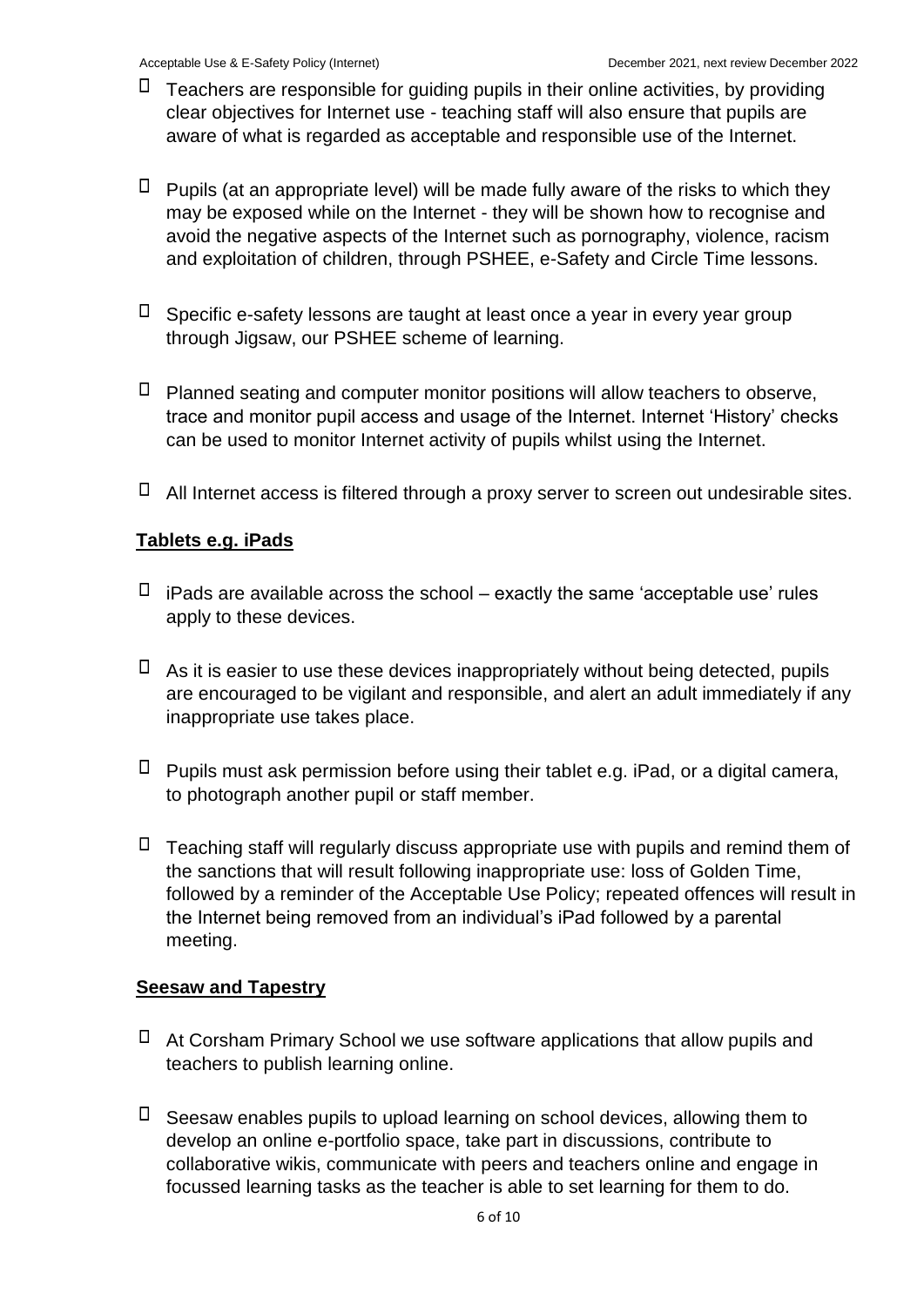- $\Box$  Content uploaded to Seesaw and Tapestry is monitored, checked and accepted by class teachers. Teachers can refuse to accept the uploading of work, pupil's comments and parent comments if it is not deemed appropriate.
- $\Box$  Letters are sent home to parents at the beginning of the year, outlining the purpose of Seesaw and Tapestry, how to connect to their child's portfolios and appropriate use.
- $\Box$  These letters also ask parents / carers for permission for their child to be included in group photos with other pupils.

# **School Website & TV Screens**

- $\Box$  The copyright of all material on the school's web pages belongs to the school permission to reproduce any material must be sought and obtained.
- $\Box$  Contact details for the school will include only the school's postal address, e-mail address and telephone number – no information about teachers', governors' or pupils' home addresses or the like will be published. Pupil surnames will not be published.
- $\Box$  The school will not publish any material produced by individual or groups of pupils to the website or TV screens without the agreed permission of their parents in line with the school's photographic permissions policy.
- $\Box$  Identifiable photographs of pupils whose parents have not provided written permission will not be published to the website – a pupil's full name will not be used in association with any photograph.
- $\Box$  Video footage of pupils published to the website or TV screens will not be published if parents' written permission has not been provided

# **Bringing Your Own Device (BYOD) to School**

- $\Box$  Personal devices brought to school remain the responsibility of the user. The school accepts no responsibility for the loss, theft or damage of such items.
- $\Box$  School staff, authorised by the Head of School may search pupils or their possessions and confiscate any device they believe is being used in an inappropriate manner. If it is suspected that the device contains material related to a criminal offence the device will be handed over to the Police.
- $\Box$  Sending abusive or inappropriate messages or content is forbidden.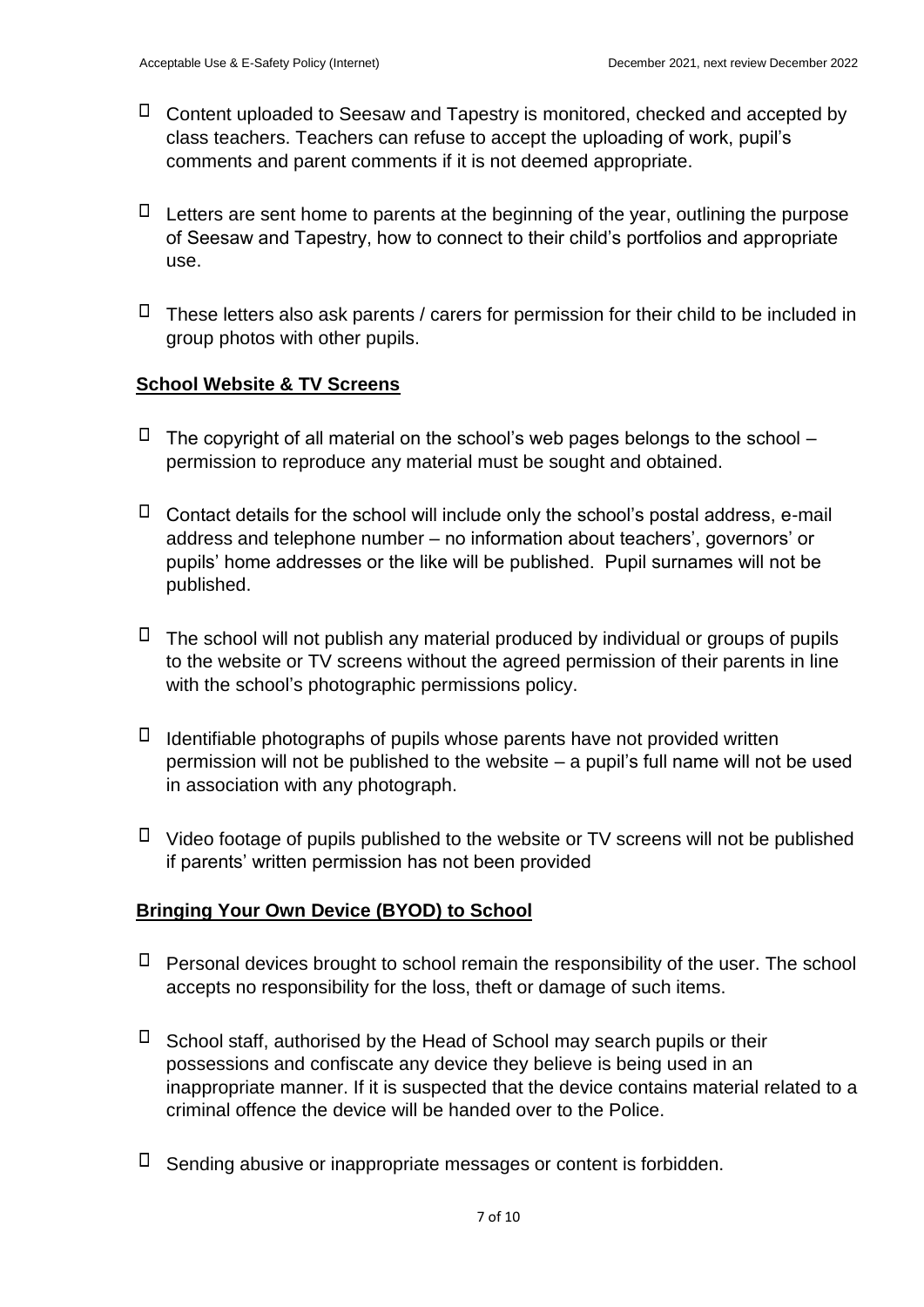- $\Box$  BYOD devices are not permitted to be used in certain areas or situations, e.g. whilst changing is happening, in toilets, in situations of distress etc.
- $\Box$  BYOD will not be used for staff and pupils to contact each other.
- $\Box$  Access to the internet on BYOD devices will be through the schools wireless, filtered internet service – devices will use the 'SWGfL' and 'Soft Egg' proxy settings to ensure safe Internet access during school time.
- $\Box$  The school will monitor the use of the devices as it deems appropriate.

#### **Zoom / Microsoft Teams / Other video calling services**

- o Video calling can be used to communicate effectively with other members of staff within the school or MAT. The main purpose of using video calling should be for: staff training, staff meetings, collaboration with other members of staff, planning and assessment.
- o When on a video call, ensure that no other parties are present. If unknown parties are present and cannot be identified, simply end the call as soon as possible and report this to your Head of School.
- o Zoom video calling can be used for parental consultations. In this scenario, all calls should be recorded for safeguarding purposes, with the video being stored on a local hard drive (the user's computer) for up to 1 calendar month.
- $\circ$  The parties involved within the call must be informed that the call is being recorded for the purpose of safeguarding.
- o When calling parents / carers, staff must be visible and a professional background and environment should be presented.
- $\circ$  Staff must ensure that the recipient's video is on and that no other parties are present within the call that should not be present.
- o Zoom / Teams can be used within school to communicate with pupils for School Council, Eco Council, ICT Incredibles, Sports Leaders, etc.
- $\circ$  Zoom / Teams should not be used to communicate with pupils outside of school.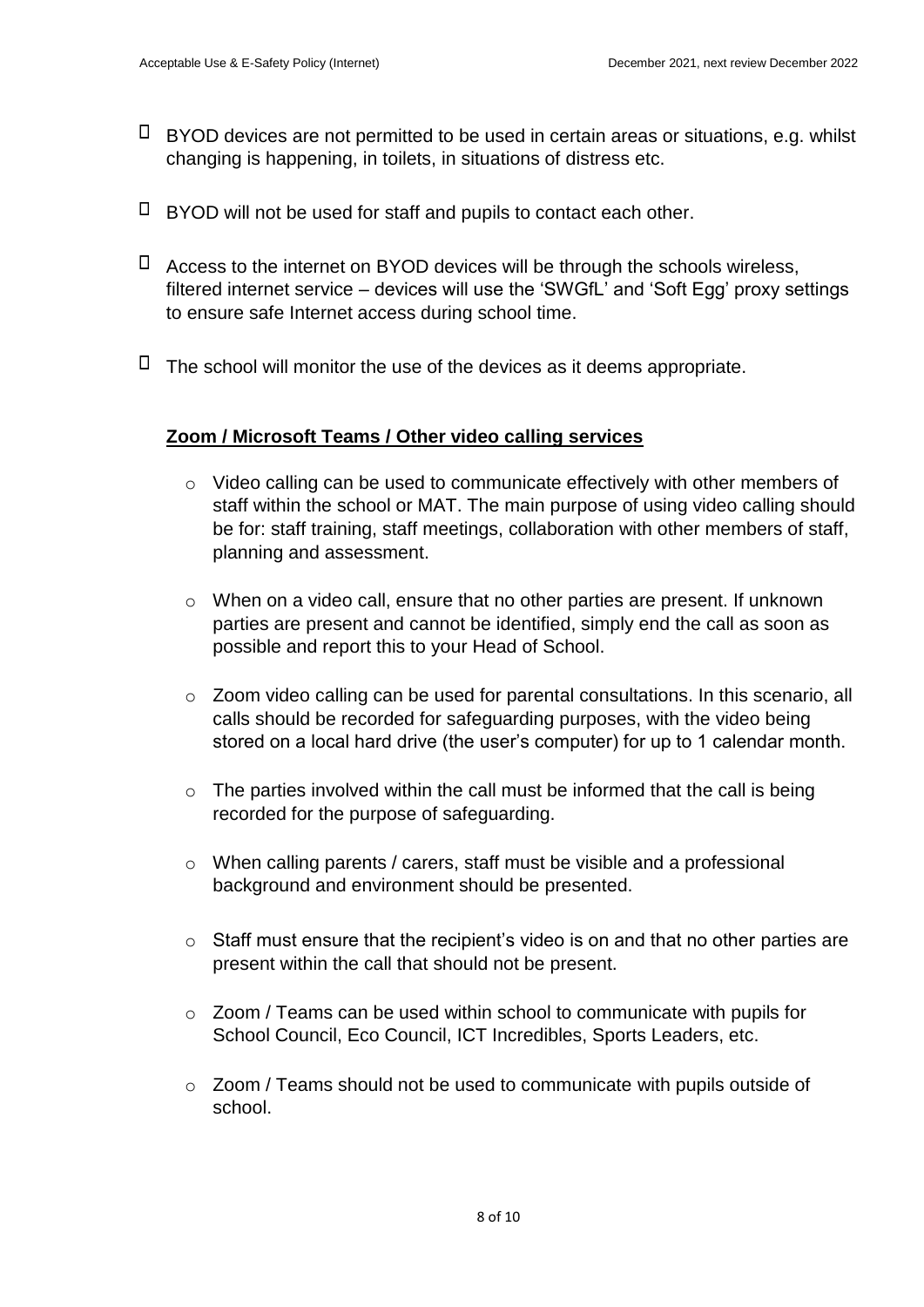# **Communicating the AUP**

- $\Box$  'Rules for responsible Internet use' posters will be displayed near all networked fixed position computer systems.
- $\Box$  E-Safety lessons will be provided yearly and will include references to Acceptable Use of the Internet.
- $\Box$  Pupils will be informed that their Internet use is monitored and be given instructions on safe and responsible use of the Internet.
- $\Box$  All staff will be provided with a copy of the School's Acceptable Use & e-Safety Policy – teachers are aware that Internet traffic can be monitored and traced to an individual user.
- $\Box$  Staff will be consulted regularly about the developments of the school's Acceptable Use Policy and given instructions on safe and responsible use of the Internet.
- $\Box$  To avoid misunderstandings teachers will contact the Lead Computing Engineers regarding any doubts that arise concerning the legitimacy of any given instance of Internet use.
- $\Box$  All parents / guardians will be provided with a copy of this policy, (within the Parent Pack), informing them how we use the Internet at Corsham Primary and how we share the responsibility - parents will be invited to write to the school if they have any opposition to their children being taught online with these measures in place (this acknowledges that parents / guardians accept some responsibility for the way in which their children use the Internet and that in spite of all reasonable precautions and supervision there remains a small risk of children viewing inappropriate material). All comments on and suggestions concerning this Acceptable Use & e-Safety Policy should be sent to the Lead Computing Engineers via the school office.

# **Equal Opportunities**

When writing and reviewing this policy staff have completed an Equality and Diversity Impact Assessment in order to ensure it complies with equality obligations outlined in anti-discrimination legislation. We believe the policy positively reflects the aims and ambitions identified in Corsham Primary's Single Equality Scheme.

# **UNICEF**

CPS is a UNICEF *Rights Respecting School* which promotes the Convention of the Rights of the Child. This policy underpins Article 29 of the convention: